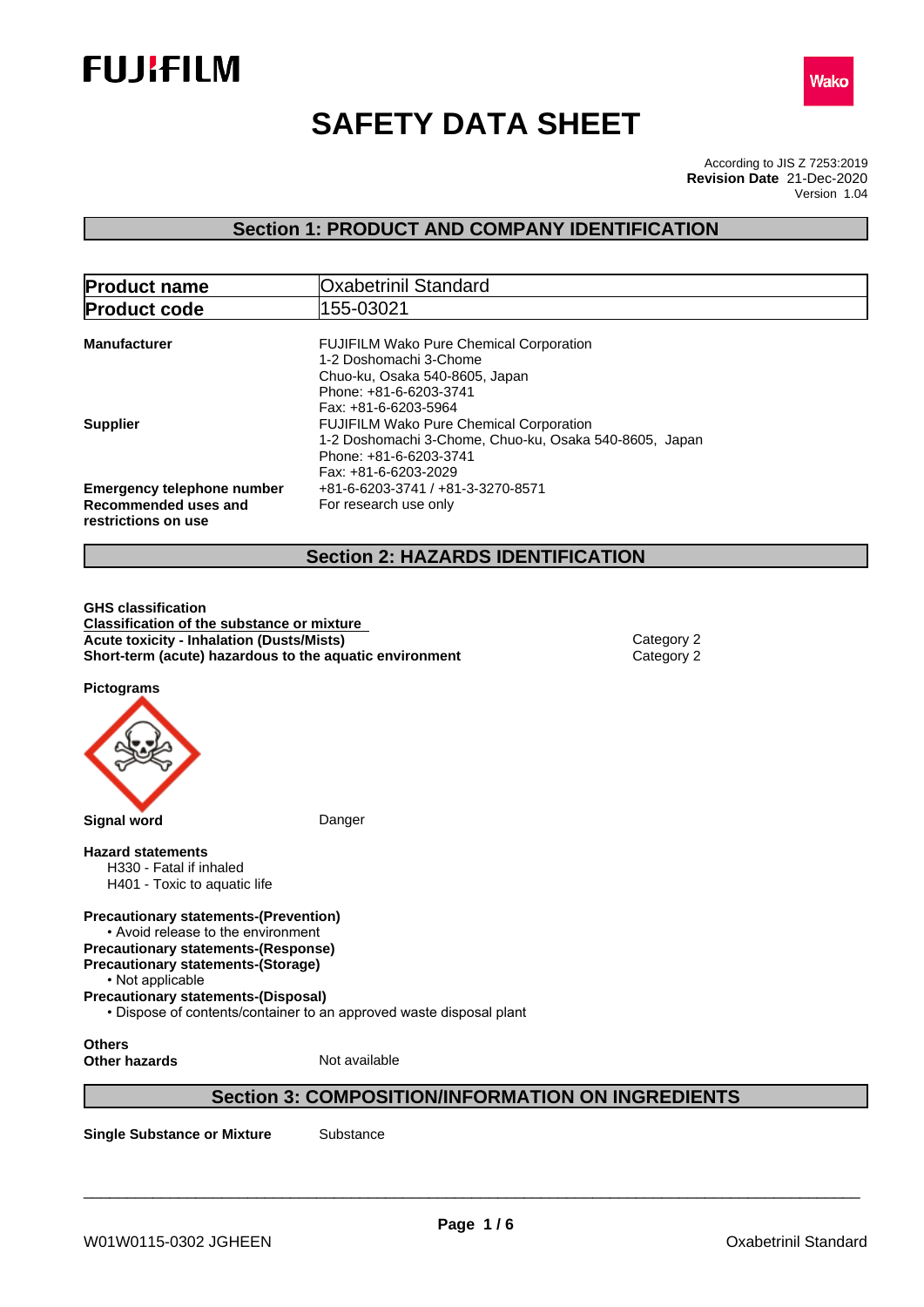**Formula** C12H12N2O3

| - -<br><b>Chemical Name</b> | Weiaht-%          | Molecular weight   | <b>ENCS</b> | . .<br>ונים<br>. NO<br>בוחפו | <b>CAS RN</b><br>-nr<br>unc                      |
|-----------------------------|-------------------|--------------------|-------------|------------------------------|--------------------------------------------------|
| $\cdot$ .<br>Oxabetrinil    | <b>QR</b><br>JU.U | 24<br>ה ה<br>202.2 | N/A         | N/A                          | 74700<br>$\sim$ $\sim$<br>Δ<br>~-<br>oz-<br>$-1$ |

**Impurities and/or Additives**: Not applicable

# **Section 4: FIRST AID MEASURES**

#### **Inhalation**

Remove to fresh air. If symptoms persist, call a physician.

#### **Skin contact**

Wash off immediately with soap and plenty of water. If symptoms persist, calla physician.

#### **Eye contact**

IF IN EYES: Rinse cautiously with water for several minutes. Remove contact lenses, if present and easy to do. Continue rinsing. Immediate medical attention is required.

#### **Ingestion**

Rinse mouth. Never give anything by mouth to an unconscious person. Call a physician or poison control center immediately. Do not induce vomiting without medical advice.

#### **Protection of first-aiders**

Use personal protective equipment as required.

# **Section 5: FIRE FIGHTING MEASURES**

#### **Suitable extinguishing media**

Water spray (fog), Carbon dioxide (CO2), Foam, Extinguishing powder, Sand

#### **Unsuitable extinguishing media**

# No information available

# **Specific hazards arising from the chemical product**

Thermal decomposition can lead to release of irritating and toxic gases and vapors.

#### **Special extinguishing method**

# No information available

# **Special protective actions for**

#### **fire-fighters**

Use personal protective equipment as required.Firefighters should wear self-contained breathing apparatus and full firefighting turnout gear.

# **Section 6: ACCIDENTAL RELEASE MEASURES**

#### **Personal precautions, protective equipment and emergency procedures**

For indoor, provide adequate ventilation process until the end of working. Deny unnecessary entry other than the people involved by, for example, using a rope. While working, wear appropriate protective equipments to avoid adhering it on skin, or inhaling the gas. Work from windward, and retract the people downwind.

#### **Environmental precautions**

To be careful not discharged to the environment without being properly handled waste water contaminated.

**Methods and materials for contaminent and methods and materials for cleaning up**

Sweep up and gather scattered particles, and collect it in an empty airtight container.

**Recoverly, neutralization** No information available

# **Secondary disaster prevention measures**

Clean contaminated objects and areas thoroughly observing environmental regulations.

# **Section 7: HANDLING AND STORAGE**

# **Handling**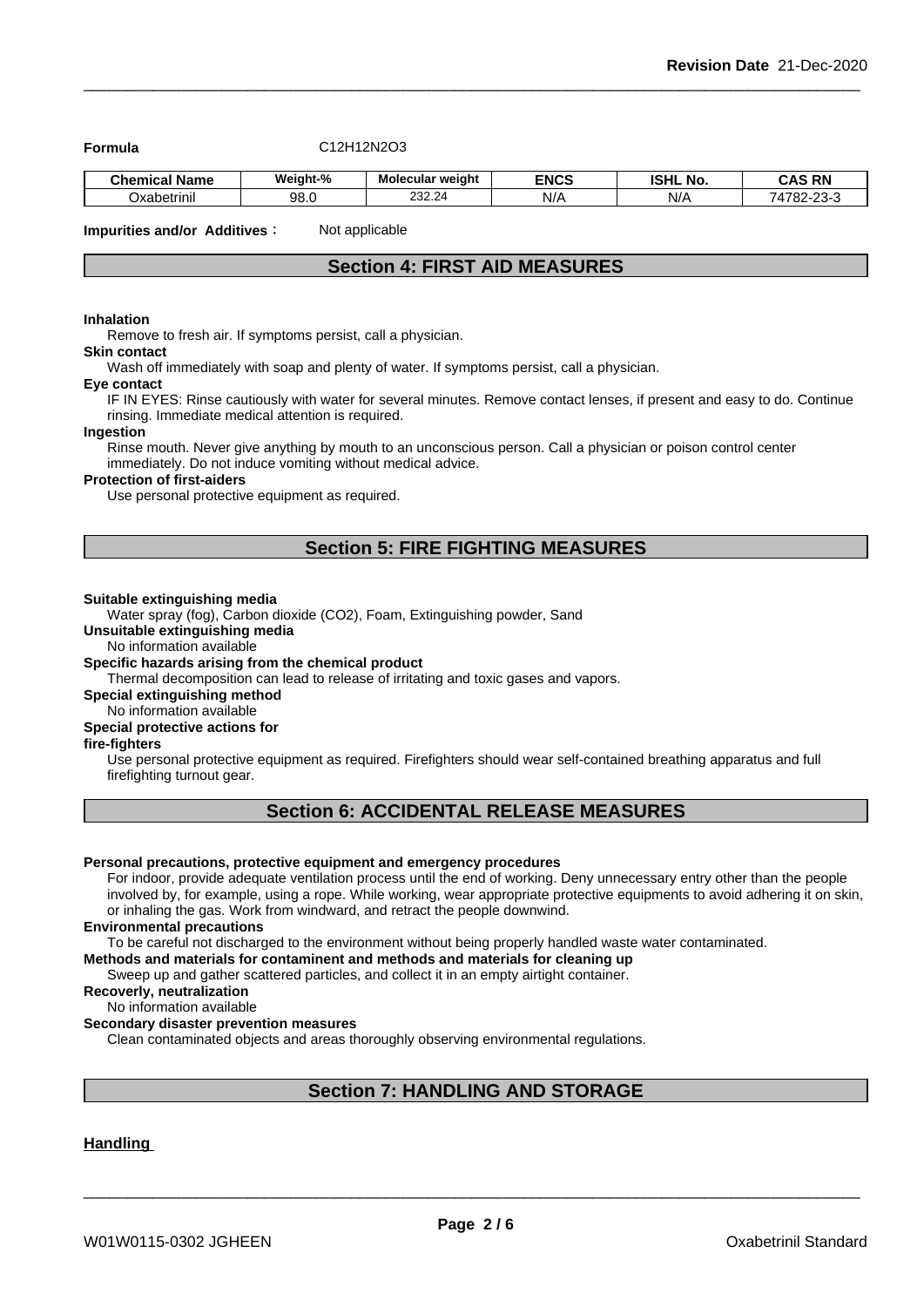#### **Technical measures**

Avoid contact with strong oxidizing agents. Use with local exhaust ventilation.

#### **Precautions**

Do not rough handling containers, such as upsetting, falling, giving a shock, and dragging. Prevent leakage, overflow, and scattering. Not to generate steam and dust in vain. Seal the container after use. After handling, wash hands and face, and then gargle. In places other than those specified, should not be smoking or eating and drinking. Should not be brought contaminated protective equipment and gloves to rest stops. Deny unnecessary entry of non-emergency personnel to the handling area.

#### **Safety handling precautions**

Avoid contact with skin, eyes or clothing. Use personal protective equipment as required.

#### **Storage**

| Safe storage conditions   |                                                                                          |
|---------------------------|------------------------------------------------------------------------------------------|
| <b>Storage conditions</b> | Keep container protect from light tightly closed. Store in a cool (2-10 °C) place. Store |
|                           | locked up.                                                                               |
| Safe packaging material   | Glass                                                                                    |
| Incompatible substances   | Strong oxidizing agents                                                                  |
|                           |                                                                                          |

# **Section 8: EXPOSURE CONTROLS/PERSONAL PROTECTION**

#### **Engineering controls**

In case of indoor workplace, seal the source or use a local exhaust system. Provide the safety shower facility, and handand eye-wash facility. And display their position clearly.

**Exposure limits** This product, as supplied, does not contain any hazardous materials with occupational exposure limits established by the region specific regulatory bodies.

#### **Personal protective equipment Respiratory protection** Dust mask

**Hand protection** Protection gloves **Eye protection Eye protective eyeglasses or chemical safety goggles Skinandbody protection** Long-sleeved work clothes

**General hygiene considerations** Handle in accordance with good industrial hygiene and safety practice.

# **Section 9: PHYSICAL AND CHEMICAL PROPERTIES**

| <b>Form</b>                                            |                                                                 |
|--------------------------------------------------------|-----------------------------------------------------------------|
| Color                                                  | white                                                           |
| Appearance                                             | crystalline powder - powder                                     |
| Odor                                                   | No data available                                               |
| Melting point/freezing point                           | 79.3 °C                                                         |
| Boiling point, initial boiling point and boiling range | No data available                                               |
| <b>Flammability</b>                                    | No data available                                               |
| <b>Evaporation rate:</b>                               | No data available                                               |
| Flammability (solid, gas):                             | No data available                                               |
| Upper/lower flammability or                            |                                                                 |
| explosive limits                                       |                                                                 |
| Upper:                                                 | No data available                                               |
| Lower:                                                 | No data available                                               |
| <b>Flash point</b>                                     | No data available                                               |
| Auto-ignition temperature:                             | No data available                                               |
| Decomposition temperature:                             | No data available                                               |
| рH                                                     | No data available                                               |
| Viscosity (coefficient of viscosity)                   | No data available                                               |
| <b>Dynamic viscosity</b>                               | No data available                                               |
| <b>Solubilities</b>                                    | Ethanol and acetone: soluble . water: practically insoluble, or |
|                                                        | insoluble.                                                      |
| n-Octanol/water partition coefficient: (log Pow)       | 2.76                                                            |
| Vapour pressure                                        | No data available                                               |
| <b>Specific Gravity / Relative density</b>             | No data available                                               |
| Vapour density                                         | No data available                                               |
| <b>Particle characteristics</b>                        | No data available                                               |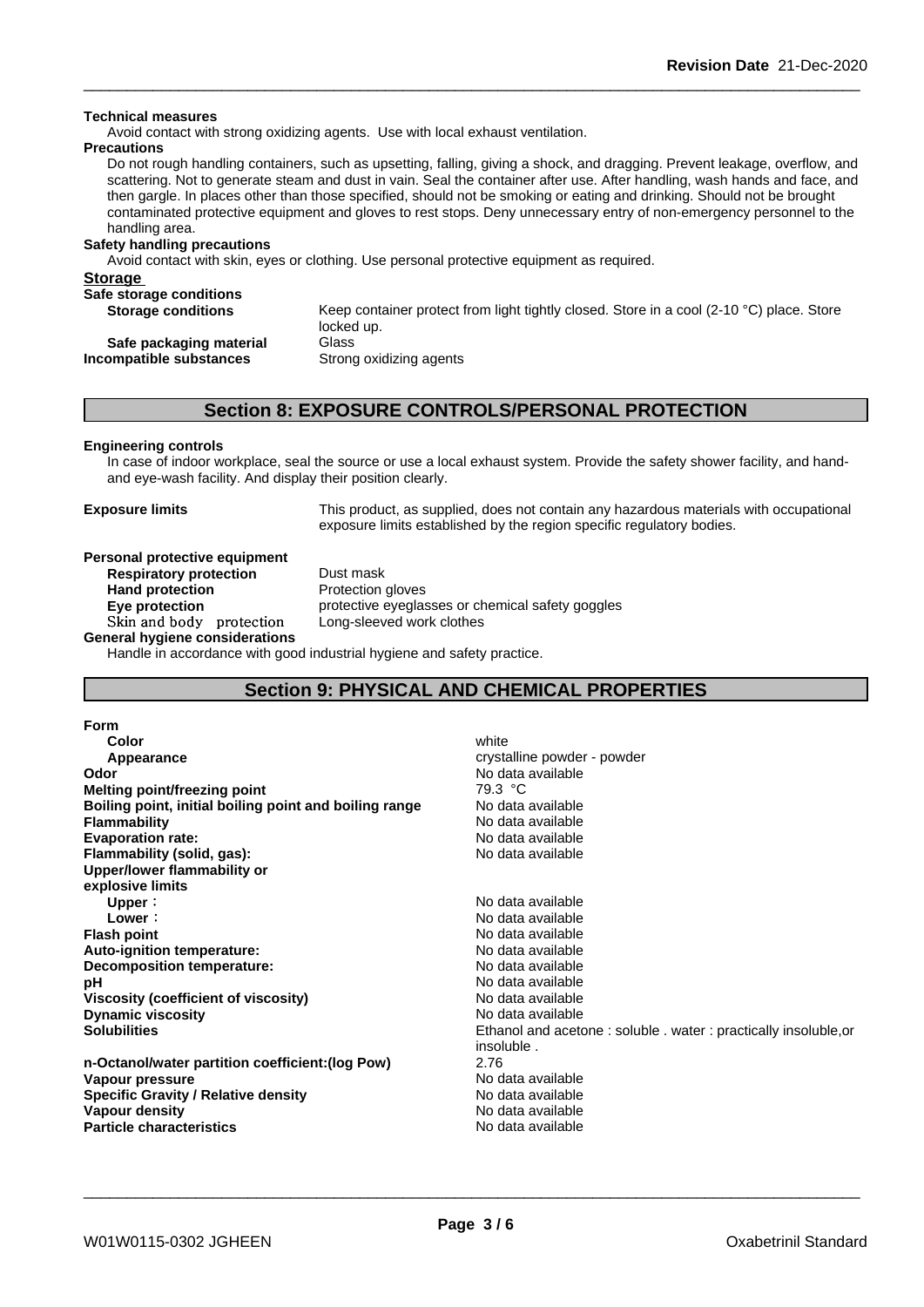# **Section 10: STABILITY AND REACTIVITY**

#### **Stability**

**Reactivity** No data available<br> **Chemical stability** May be altered by May be altered by light. **Hazardous reactions** None under normal processing **Conditions to avoid** Extremes of temperature and direct sunlight **Incompatible materials** Strong oxidizing agents **Hazardous decomposition products** Carbon monooxide (CO), Carbon dioxide (CO2), Nitrogen oxides (NOx)

# **Section 11: TOXICOLOGICAL INFORMATION**

**Acute toxicity**

| Chemical<br><b>Name</b> | <b>D50</b><br>Oral | <b>D50</b>  | <b>CEO</b><br>IOT<br>-cau      |
|-------------------------|--------------------|-------------|--------------------------------|
| $\sim$<br>Oxabetrinil   | -<br>Rat<br>o a/ka | Rat<br>a/ka | Rat<br>ma/m <sup>3</sup><br>5U |

| <b>Skin irritation/corrosion</b>  | No data available |  |
|-----------------------------------|-------------------|--|
| Serious eye damage/ irritation    | No data available |  |
| Respiratory or skin sensitization | No data available |  |
| Reproductive cell mutagenicity    | No data available |  |
| Carcinogenicity                   | No data available |  |
| <b>Reproductive toxicity</b>      | No data available |  |
| <b>STOT-single exposure</b>       | No data available |  |
| <b>STOT-repeated exposure</b>     | No data available |  |
| <b>Aspiration hazard</b>          | No data available |  |

# **Section 12: ECOLOGICAL INFORMATION**

#### **Ecotoxicity**

| .<br>- -<br>$\sim$ $\sim$<br>$ \sim$ | <b>Chemical Name</b> | plants<br>aae/aquatic | ™ish                       | ructooos<br>islauca     |
|--------------------------------------|----------------------|-----------------------|----------------------------|-------------------------|
|                                      | Oxabetrinil          | N/A                   | `48 hi<br>ma/L<br>אי<br>ww | . 48 hr<br>ma/L<br>=C5C |

**Other data** No data available

| Persistence and degradability    | No information available |
|----------------------------------|--------------------------|
| <b>Bioaccumulative potential</b> | No information available |
| Mobility in soil                 | No information available |
| Hazard to the ozone layer        | No information available |

# **Section 13: DISPOSAL CONSIDERATIONS**

**Waste from residues**

Disposal should be in accordance with applicable regional, national and local laws and regulations.

### **Contaminated container and contaminated packaging**

Disposal should be in accordance with applicable regional, national and local laws and regulations.

# **Section 14: TRANSPORT INFORMATION**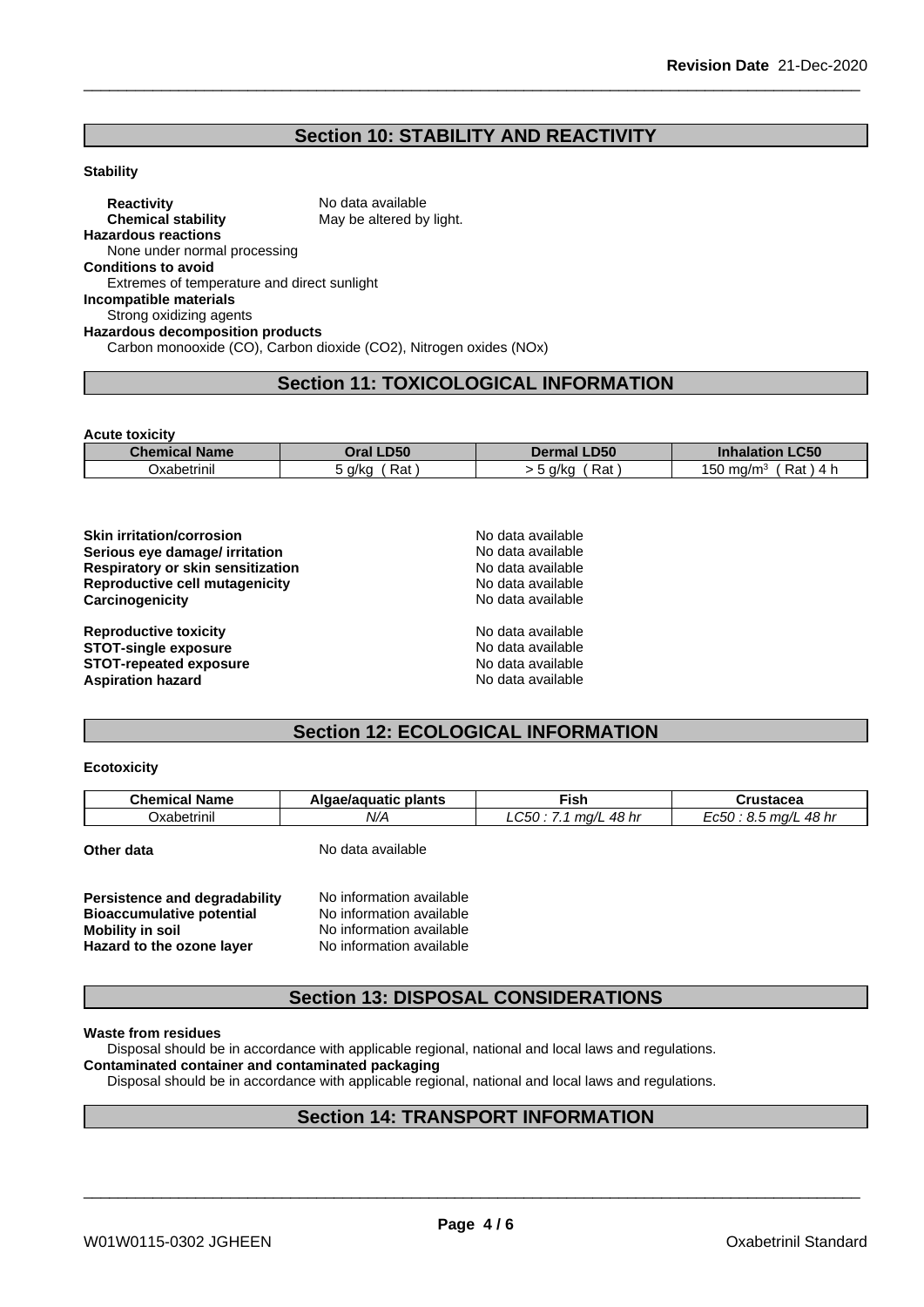| <b>ADR/RID</b>                   |                                              |
|----------------------------------|----------------------------------------------|
| <b>UN number</b>                 | UN3439                                       |
| Proper shipping name:            | Nitriles, toxic, solid, n.o.s. (Oxabetrinil) |
| <b>UN classfication</b>          | 6.1                                          |
| <b>Subsidiary hazard class</b>   |                                              |
| Packing group                    | Ш                                            |
| <b>Marine pollutant</b>          | Not applicable                               |
| <b>IMDG</b>                      |                                              |
| UN number                        | UN3439                                       |
| Proper shipping name:            | Nitriles, solid, toxic, n.o.s. (Oxabetrinil) |
| UN classfication                 | 6.1                                          |
| <b>Subsidiary hazard class</b>   |                                              |
| Packing group                    | Ш                                            |
| <b>Marine pollutant (Sea)</b>    | Not applicable                               |
| Transport in bulk according to   | No information available                     |
| Annex II of MARPOL 73/78 and     |                                              |
| the IBC Code                     |                                              |
| <b>IATA</b>                      |                                              |
| <b>UN number</b>                 | UN3439                                       |
| Proper shipping name:            | Nitriles, solid, toxic, n.o.s. (Oxabetrinil) |
| <b>UN classfication</b>          | 6.1                                          |
| <b>Subsidiary hazard class</b>   |                                              |
| Packing group                    | Ш                                            |
| <b>Environmentally Hazardous</b> | Not applicable                               |
| <b>Substance</b>                 |                                              |

# **Section 15: REGULATORY INFORMATION**

| International Inventories                            |                                                                                  |
|------------------------------------------------------|----------------------------------------------------------------------------------|
| <b>EINECS/ELINCS</b>                                 | $\overline{\phantom{0}}$                                                         |
| <b>TSCA</b>                                          | Listed                                                                           |
| Japanese regulations                                 |                                                                                  |
| <b>Fire Service Act</b>                              | Not applicable                                                                   |
| <b>Poisonous and Deleterious</b>                     | Deleterious Substances 3rd. Grade                                                |
| <b>Substances Control Law</b>                        |                                                                                  |
| Industrial Safety and Health Act Not applicable      |                                                                                  |
| Regulations for the carriage                         | Toxic Substances - Poison (Ordinance Art.3, Ministry of Transportation Ordinance |
| and storage of dangerous<br>goods in ship            | Regarding Transport by Ship and Storage, Attached Table 1)                       |
| <b>Civil Aeronautics Law</b>                         | Toxic and Infectious Substances (Ordinance Art.194, MITL Nortification for Air   |
|                                                      | Transportation of Explosives etc., Attached Table 1)                             |
| <b>Pollutant Release and Transfer Not applicable</b> |                                                                                  |
| <b>Register Law</b>                                  |                                                                                  |
| <b>Export Trade Control Order</b>                    | Not applicable                                                                   |
|                                                      |                                                                                  |
|                                                      |                                                                                  |

| <b>Chemical Name</b>             | Poisonous and Deleterious<br>Substances Control Law | Industrial Safety and Health Act  <br>Substances<br>(Law Art.57-2) | Pollutant Release and Transfer<br>Register Law |  |
|----------------------------------|-----------------------------------------------------|--------------------------------------------------------------------|------------------------------------------------|--|
| Oxabetrinil<br>74782-23-3 (98.0) | Applicable                                          |                                                                    |                                                |  |

# **Section 16: OTHER INFORMATION**

| Key literature references and | NITE: National Institute of Technology and Evaluation (JAPAN)                   |
|-------------------------------|---------------------------------------------------------------------------------|
| sources for data etc.         | http://www.safe.nite.go.jp/japan/db.html                                        |
|                               | IATA dangerous Goods Regulations                                                |
|                               | RTECS: Registry of Toxic Effects of Chemical Substances                         |
|                               | Japan Industrial Safety and Health Association GHS Model SDS                    |
|                               | Dictionary of Synthetic Oraganic Chemistry, SSOCJ, Koudansha Scientific Co.Ltd. |